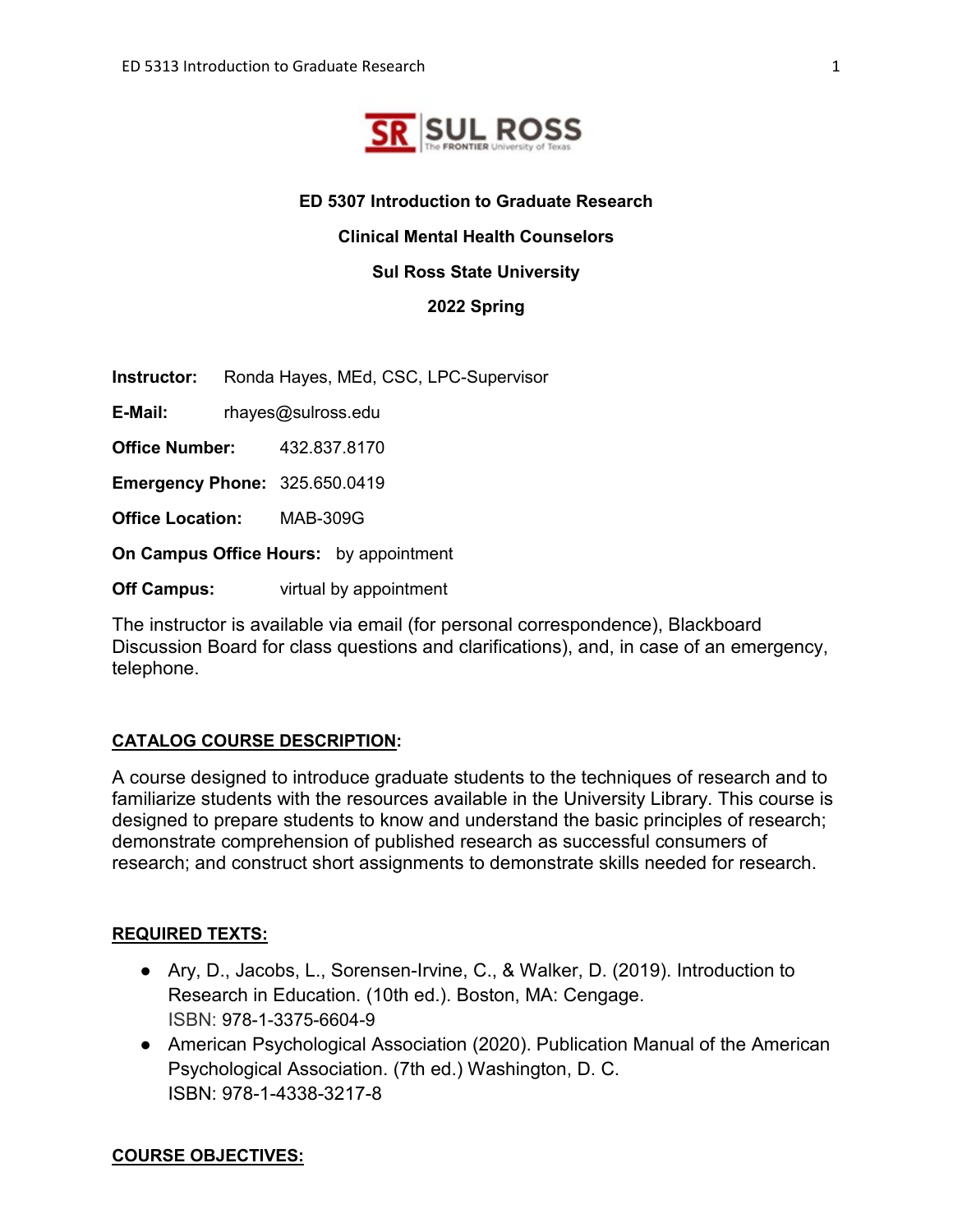Students will be able to:

- I. Understand the processes and approaches (Qualitative and Quantitative) research
- 2. Follow the steps in the process of research by identify the problem, review the literature, specify the purpose, collect data, analyze and interpret data, and report and evaluate research
- 3. Utilize various research designs which make use of traditional frameworks and their components
- 4. Utilize basic principles of citation using APA format and prepare list of references, cite sources, and follow the format for manuscript preparation

|           | <b>STANDARDS</b>                         | <b>ACTIVITY</b>                | <b>SLOs</b> |
|-----------|------------------------------------------|--------------------------------|-------------|
| II.F.8.a  | The importance of research in            | Chapters 1                     | 1, 2, 3     |
|           | advancing the counseling profession,     | Activities and quiz            |             |
|           | including how to critique research to    |                                |             |
|           | inform counseling practice               |                                |             |
| II.F.8.b  | Identification of evidence-based         | Chapter 3                      | 1, 2, 3     |
|           | counseling practices                     | Activities and quiz            |             |
| II.F.8.c  | <b>Needs Assessments</b>                 | Chapters 2, 3                  | 1, 2, 3     |
|           |                                          | Activities and quiz            |             |
| II.F.8.d  | Development of outcome measures for      | Chapters 2, 3                  | 1, 2, 3     |
|           | counseling programs                      | Activities and quiz            |             |
| II.F.8.e  | Evaluation of counseling interventions   | Chapter 3                      | 1, 2, 3     |
|           | and programs                             | Activities and quiz            |             |
| II.F.8.f  | Qualitative, quantitative, and mixed     | Chapters 5, 15, 16, 17, 19, 21 | 1, 2, 3     |
|           | research methods                         | Activities and quizzes         |             |
| II.F.8.g. | Designs used in research and program     | Chapters 9,10,15               | 1, 2, 3     |
|           | evaluation                               |                                |             |
| II.F.8.h  | Statistical methods used in conducting   | Chapter 7, 8                   | 1, 2, 3     |
|           | research and program evaluations         | Activities and quizzes         |             |
| II.F.8.i  | Analysis and use of data in counseling   | Chapter 14                     | 1, 2, 3     |
|           |                                          | Activities and quiz            |             |
| II.F. 8.1 | Ethical and culturally relevant          | Chapters 4, 18                 | 1, 2, 3     |
|           | strategies for conducting, interpreting, | Activities and quizzes         |             |
|           | and reporting the results of research    |                                |             |
|           | and/or program evaluation                |                                |             |

## **CACREP STANDARDS FOR CLINICAL MENTAL HEALTH COUNSELING**

#### **STUDENT LEARNING OUTCOMES:**

The student will be able to:

- 1. Demonstrate their ability to apply within guidance and counseling, their knowledge of human development, diversity, and factors that affect client's ability to achieve their potential
- 2. Demonstrate their ability to plan, implement, and evaluate a developmental counseling program, this program will incorporate assessment, as well as individual and group counseling services utilizing appropriate theoretical frameworks, techniques, and interventions to address personal, interpersonal/social, and educational needs.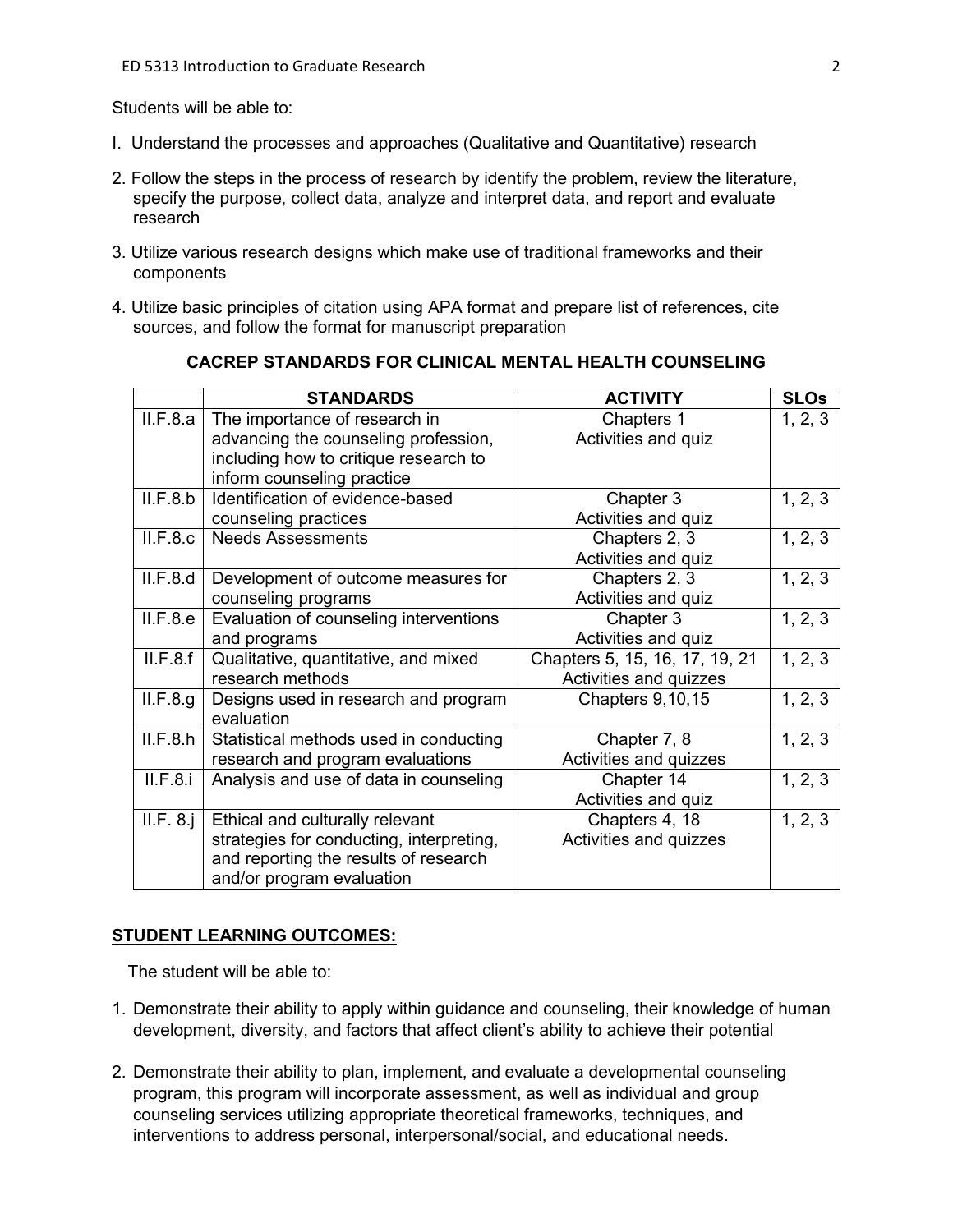3. Demonstrate the ability to communicate and collaborate effectively with others in diverse settings, including the community in order to facilitate client success, and will demonstrate the ability to apply ethical, legal, and professional standards.

## **COUNSELOR EDUCATION MARKETABLE SKILLS:**

- 1. Graduates will demonstrate oral and written communication skills to apply in careers related to mental and behavioral health including school counseling.
- 2. Graduates will demonstrate knowledge of ethics, social justice issues, and multicultural concerns to apply in careers related to mental and behavioral health including school counseling.
- 3. Graduates will demonstrate knowledge of human growth development throughout the lifespan to apply in careers related to mental and behavioral health including school counseling.

|                          |                                                                               | As a part of a research study, I am committed in this course to the following: | Connecting with Students for Success                                                   |
|--------------------------|-------------------------------------------------------------------------------|--------------------------------------------------------------------------------|----------------------------------------------------------------------------------------|
| I will know<br>your name | I will provide<br>user-friendly,<br>timely feedback<br>on your<br>assignments | I will hold high<br>standards and<br>support you to<br>achieve them            | I will hold an<br>individual<br>meeting with<br>each student<br>during the<br>semester |

## **DISTANT LEARNING STATEMENT:**

Students enrolled in distance education courses have equal access to the university's academic support services, such as Smarthinking, library resources, such as online databases, and instructional technology support. For more information about accessing these resources, visit the SRSU website. Students should correspond using Sul Ross email accounts and submit online assignments through Blackboard, which requires secure login information to verify students' identities and to protect students' information The procedures for filing a student complaint are included in the student handbook. Students enrolled in distance education courses at Sul Ross are expected to adhere to all policies pertaining to academic honesty and appropriate student conduct, as described in the student handbook. Students in web-based courses must maintain appropriate equipment and software, according to the needs and requirements of the course, as outlined on the SRSU website.

## **ACADEMIC INTEGRITY:**

Students in this class are required to demonstrate scholarly behavior and academic honesty in the use of intellectual property. A scholar is expected to be timely, prepared, and focused. Meaningful, respectful, and pertinent online participation is also expected.

Examples of academic dishonesty include but are not limited to: submitting work as original that was used in whole or part for another course and/or professor; turning in another person's work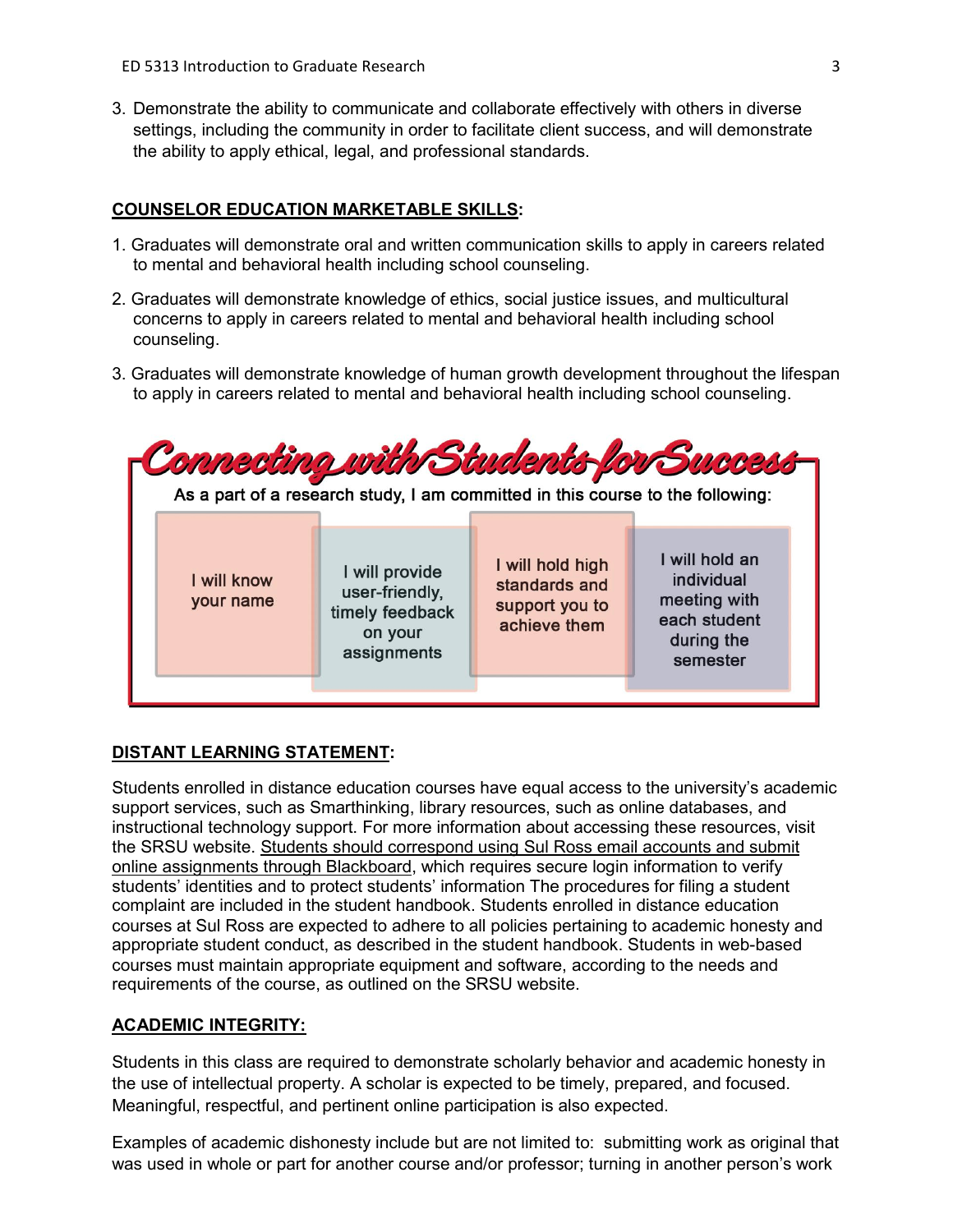as one's own; copying from professional works or internet sites without citation.

#### **SAFE ASSIGN:**

The Safe Assignment Tool is an advanced plagiarism prevention system deeply integrated with the Blackboard Learning Management System. SafeAssignment compares student papers submitted to Blackboard against an enormous wide range of sources and provides instructors with detailed Originality Reports. Because of SafeAssignment's flexibility, this product is an effective plagiarism prevention system that helps instructors to raise student awareness about plagiarism and to educate students about the ways to avoid plagiarism. You can check your similarity report and make corrections if needed. With your similarity report, you will note highlighted areas that have similarity noted between your paper and another source. You will click on the tab within the colored square to see the percentage of the similarity. Percentages above 10% must be corrected. It does not matter if the source that is being noted for similarity is not the same source that you used. The system is telling you what you have written is too similar to another source and you need to make corrections. You may need to change up some of the wording or order of information to make it your information. More than three or four words in a row that are identical to the originating author can be detected. You can submit your paper as many times as you would like. This system is designed to assist students with increasing awareness of plagiarism. Typically, plagiarism is an accidental occurrence and occurs when students do not realize their writing is overly similar to another source.

### **ADA (Americans with Disabilities Act)**

#### **SRSU DISABILITY SERVICES:**

The University is committed to equal access in compliance with the Americans with Disabilities Act of 1990 (ADA) and Section 504 of the Rehabilitation Act of 1973. The Disability Services Coordinator in Counseling and Student Support Services has the responsibility to ensure students with disabilities the opportunity for full participation in programs, services, and activities. Students seeking disability services need to contact the Disability Services Coordinator, Mary Scwartze Grisham, located in Ferguson Hall, room 112. The mailing address is P.O. Box C-171, Sul Ross State University, Alpine, TX 79832. Telephone: 432-837-8203; Fax: 432-837-8724.

**PARTICIPATION POLICY:** Since ED 5307 is an online course, participation will be evaluated in Blackboard online discussions. It is the student's responsibility to check the Discussion Board and Sul Ross email *DAILY* for the duration of the course. In order for you to remain enrolled in ED 5307, you must reply to the Blackboard Discussion Board "Online Participation Policy" forum by the deadline posted on the Due Dates listing contained in this syllabus. It is policy at Sul Ross State University that if a student is enrolled in an online course and fails to stay active for a period of 3 weeks, fails to submit assignments, and/or does not reply to emails from the instructor, he/she will receive a final grade of "F." You may access the "Online Participation Policy" forum by entering Blackboard, then selecting Discussion Board. Please follow the directions regarding your required response.

### **COURSE REQUIREMENTS:**

The university classroom is a place designed for the free exchange of ideas. We must show respect for one another in all circumstances. We will show respect for one another by exhibiting civility in our exchanges.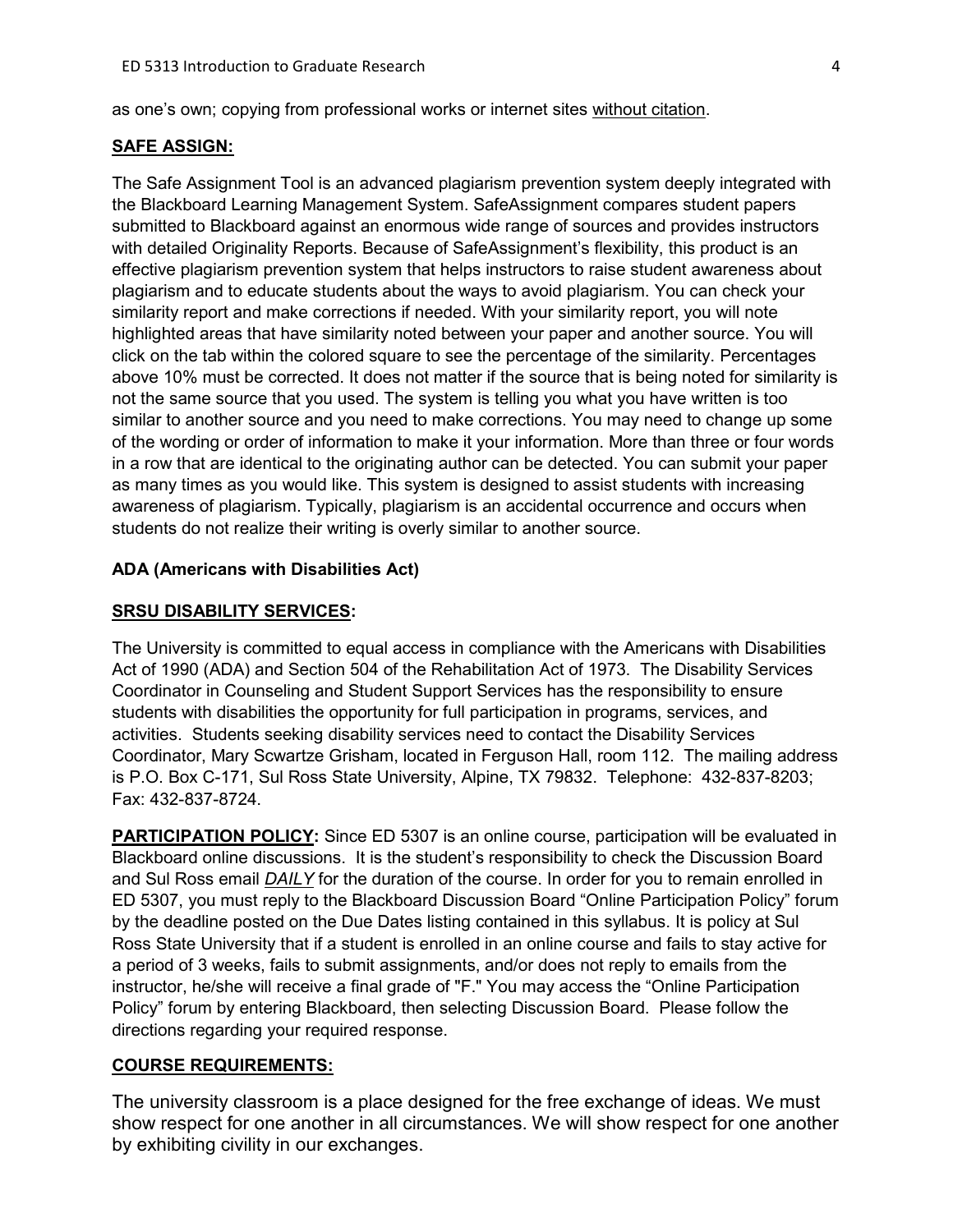Additionally, because it is so important for teachers to effectively communicate ideas to colleagues, parents, and administrators, writing clear and error-free English is a priority at Sul Ross University. Therefore, your ability to express your knowledge of educational concepts and theories within the conventions of academic discourse will be assessed through both presentations and written assignments. Criteria for evaluation will be based on both content and mechanics. Integration of information from lectures, readings, and discussions will be taken into consideration as will correct and appropriate format and construction.

1. Students will complete all assigned readings and assignments promptly. Assignments and examinations will become unavailable once the deadline for completion has passed. In the event you encounter special circumstances (including technology challenges), contact Blackboard support or IT at techassist@sulross.edu.

2. All assignments must be word processed and submitted in accordance with due dates on the course calendar. Late work will not be accepted.

3. Semester online discussion boards will provide opportunities for discussion among those persons who may exhibit a different perspective from your own. Postings must be completed at the appointed time and will not be accepted late.

4. Students will prepare written assignments to include deconstruction of journal articles, analysis of a research design, and various short assignments during the course.

5. All assignments **MUST** follow APA 7th Edition formatting, etc.

## **EVALUATION/GRADING POLICY:**

Note: Grades are earned based on the quality of the work completed. Assignments submitted after due dates will receive no credit. Grades of **Incomplete (I)** are not given in the Professional Studies Division of Sul Ross State University *except* in the *most extreme* situations.

A grade of "A" will not be given in this course unless the student's writing reflects graduate level quality and the written career program is superior. See writing rubric at the end of the syllabus.

| <b>FINAL GRADING:</b> | A=100-91% B=90-81% C=80-71% F=70-0% |  |  |
|-----------------------|-------------------------------------|--|--|
| Assignments           | 35%                                 |  |  |
| <b>Discussion</b>     | 25%                                 |  |  |
| Quizzes               | 40%                                 |  |  |

**NOTE:** Graduate students must maintain a 3.0 GPA to remain in good standing.

Grades of **Incomplete (I)** are not given in the Professional Studies Division of Sul Ross State University *except* in the *most extreme* situations.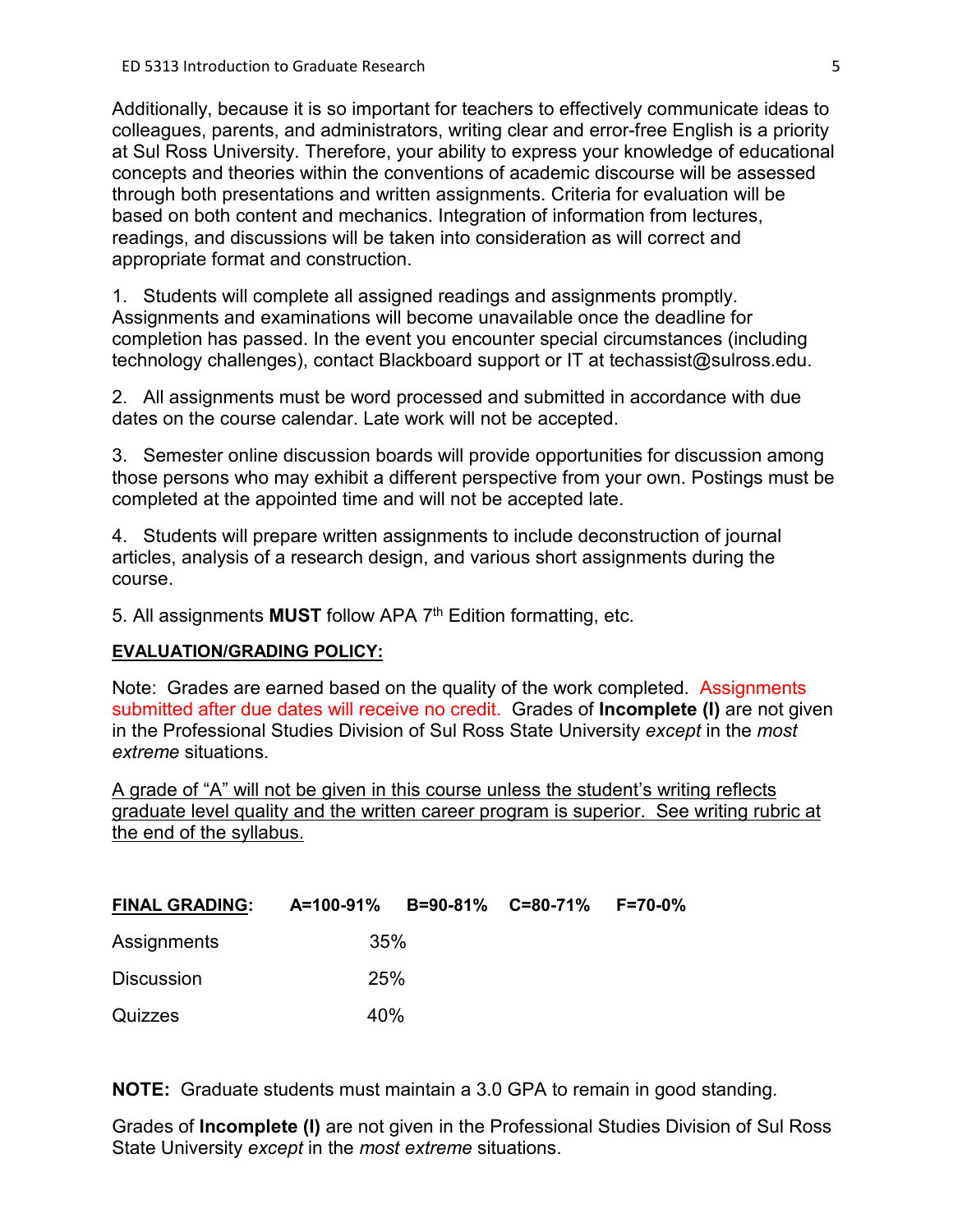A grade of "A" will not be given in this course unless the student's writing reflects graduate level quality and the written program is superior. A grade of "C" will result in the student retaking the course.

# **INTERNET WEB RESOURCES:**

APA Style of Notation http://www.apastyle.org

Sul Ross University Library Guide for ED 5307

URL:<http://sulross.libguides.com/ed5307>

## **SCHEDULE/DUE DATES:**

All Assignments are due by 11:59pm (CST). **No late work will be accepted.** 

## **GREEN Assignments are also Discussion Assignments below modules.**

| January 10 - Class Start                                                         |  |  |  |  |
|----------------------------------------------------------------------------------|--|--|--|--|
| January 13 - Complete Online Participation Policy Agreement posted on Discussion |  |  |  |  |
| Board. Must be completed before receiving credit for assignments                 |  |  |  |  |
| January 13 - Introduce Yourself on the Discussion Board                          |  |  |  |  |
| Review the Module 'Getting Started with Mindtap'                                 |  |  |  |  |
| Blackboard - If this is your first Blackboard experience, go to Start Here and   |  |  |  |  |
| access the Blackboard information                                                |  |  |  |  |
|                                                                                  |  |  |  |  |
| <b>January 16</b>                                                                |  |  |  |  |
| <b>Module One</b>                                                                |  |  |  |  |
| <b>Chapter 1: The Nature of Research Proposal</b>                                |  |  |  |  |
| Developing an Educational Research Proposal                                      |  |  |  |  |
| Quiz 1                                                                           |  |  |  |  |
| <b>January 23</b>                                                                |  |  |  |  |
| <b>Module Two</b>                                                                |  |  |  |  |
| <b>Chapter 2: The Research Problem</b>                                           |  |  |  |  |
| Outlining a Research Plan                                                        |  |  |  |  |
| Quiz 2                                                                           |  |  |  |  |
| <b>Module Three</b>                                                              |  |  |  |  |
| Chapter 3: Reviewing the Literature                                              |  |  |  |  |
| Planning a Literature Review                                                     |  |  |  |  |
| Quiz 3                                                                           |  |  |  |  |
| January 30                                                                       |  |  |  |  |
| <b>Module Four</b>                                                               |  |  |  |  |
| <b>Chapter 4: Ethics in Educational Research</b>                                 |  |  |  |  |
| <b>Ethical Implications of a Qualitative Research Study</b>                      |  |  |  |  |
| Quiz 4                                                                           |  |  |  |  |
| <b>February 6</b>                                                                |  |  |  |  |
| <b>Module Five</b>                                                               |  |  |  |  |
| Chapter 5: Measurement                                                           |  |  |  |  |
| <b>Creating a Measurement Instrument and Discussion</b>                          |  |  |  |  |
| Quiz 5                                                                           |  |  |  |  |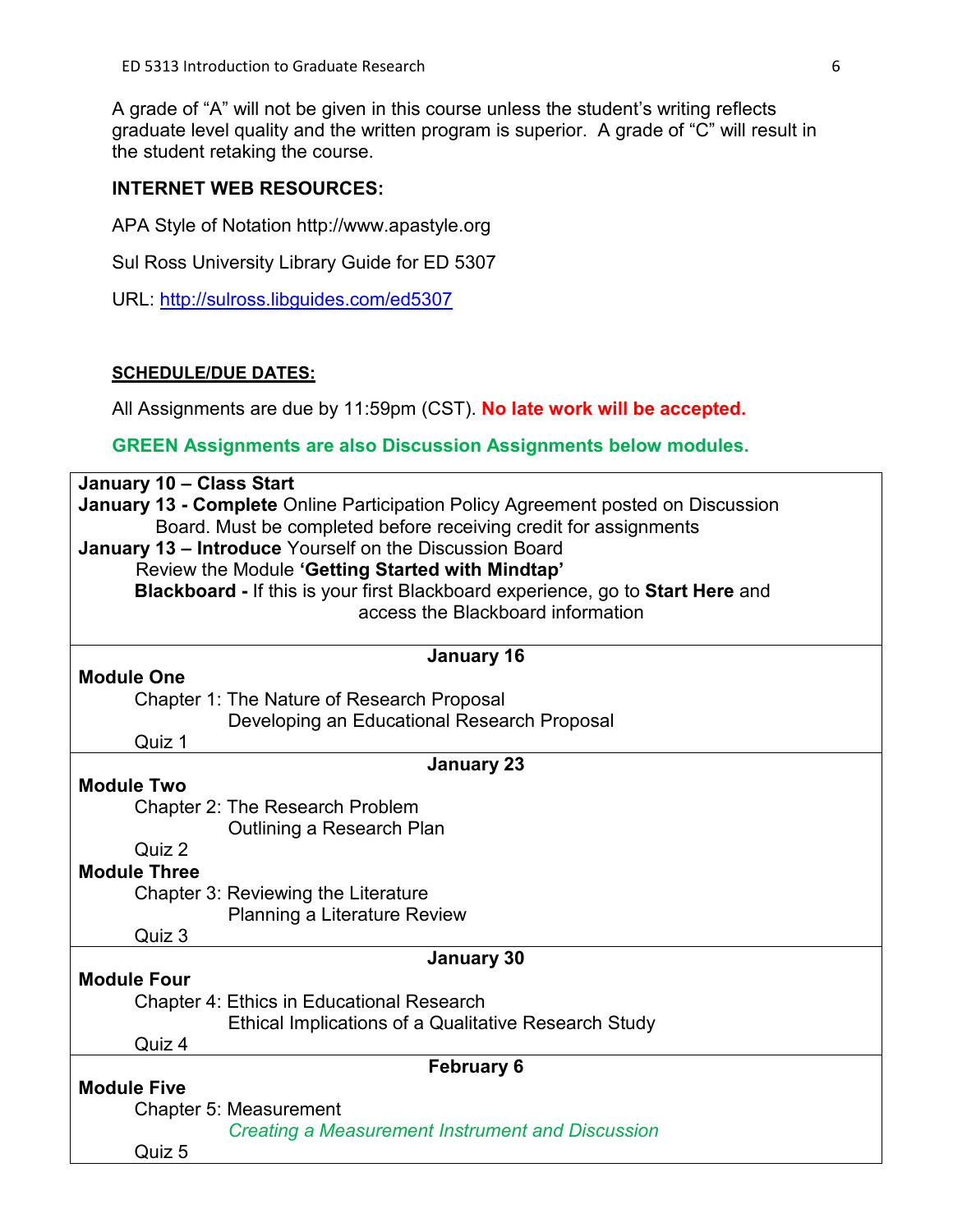| <b>Professional Resource Downloads</b>                                      |  |  |  |  |
|-----------------------------------------------------------------------------|--|--|--|--|
| <b>Module Six</b>                                                           |  |  |  |  |
| Chapter 6: Validity and Reliability                                         |  |  |  |  |
| <b>Reliability and Validity of a Researcher-Devised Test and Discussion</b> |  |  |  |  |
| Quiz 6                                                                      |  |  |  |  |
| <b>February 13</b>                                                          |  |  |  |  |
| <b>Module Seven</b>                                                         |  |  |  |  |
| <b>Chapter 7: Descriptive Statistics</b>                                    |  |  |  |  |
| <b>Planning Descriptive Analysis of Study Data and Discussion</b>           |  |  |  |  |
| Quiz 7                                                                      |  |  |  |  |
| <b>February 20</b>                                                          |  |  |  |  |
| <b>Module Eight</b>                                                         |  |  |  |  |
| Chapter 8: Sampling and Inferential Statistics                              |  |  |  |  |
| Planning Sampling and Statistical Analysis for a Multi-group Study and      |  |  |  |  |
| <b>Discussion</b>                                                           |  |  |  |  |
| Quiz 8                                                                      |  |  |  |  |
| <b>Module Nine</b>                                                          |  |  |  |  |
| <b>Chapter 9: Experimental Research</b>                                     |  |  |  |  |
| <b>Ensuring Proper Controls and Validity and Discussion</b>                 |  |  |  |  |
| Quiz 9                                                                      |  |  |  |  |
| <b>February 27</b>                                                          |  |  |  |  |
| <b>Module Ten</b>                                                           |  |  |  |  |
| <b>Chapter 10: Experimental Research Designs</b>                            |  |  |  |  |
| Proposing an Experimental Design                                            |  |  |  |  |
| Quiz 10                                                                     |  |  |  |  |
| March 6                                                                     |  |  |  |  |
| <b>Module Eleven</b>                                                        |  |  |  |  |
| Chapter 11: Ex Post Facto Research                                          |  |  |  |  |
| Planning an Ex Post Facto Research                                          |  |  |  |  |
| Quiz 11                                                                     |  |  |  |  |
| <b>Module Twelve</b>                                                        |  |  |  |  |
| <b>Chapter 12: Correlational Research</b>                                   |  |  |  |  |
| Planning a Correlational Research Study Using Factor Analysis and           |  |  |  |  |
| <b>Discussion</b>                                                           |  |  |  |  |
| Quiz 12                                                                     |  |  |  |  |
| March 13                                                                    |  |  |  |  |
| <b>Module Thirteen</b>                                                      |  |  |  |  |
| Chapter 13: Survey Research                                                 |  |  |  |  |
| <b>Writing a Mailed Questionnaire</b>                                       |  |  |  |  |
| Quiz 13                                                                     |  |  |  |  |
| March 20                                                                    |  |  |  |  |
| <b>Module Fourteen</b>                                                      |  |  |  |  |
| Chapter 14: Interpreting and Reporting Results of Quantitative Research     |  |  |  |  |
| <b>Creating a Dissertation Proposal</b><br>Quiz 14                          |  |  |  |  |
|                                                                             |  |  |  |  |
|                                                                             |  |  |  |  |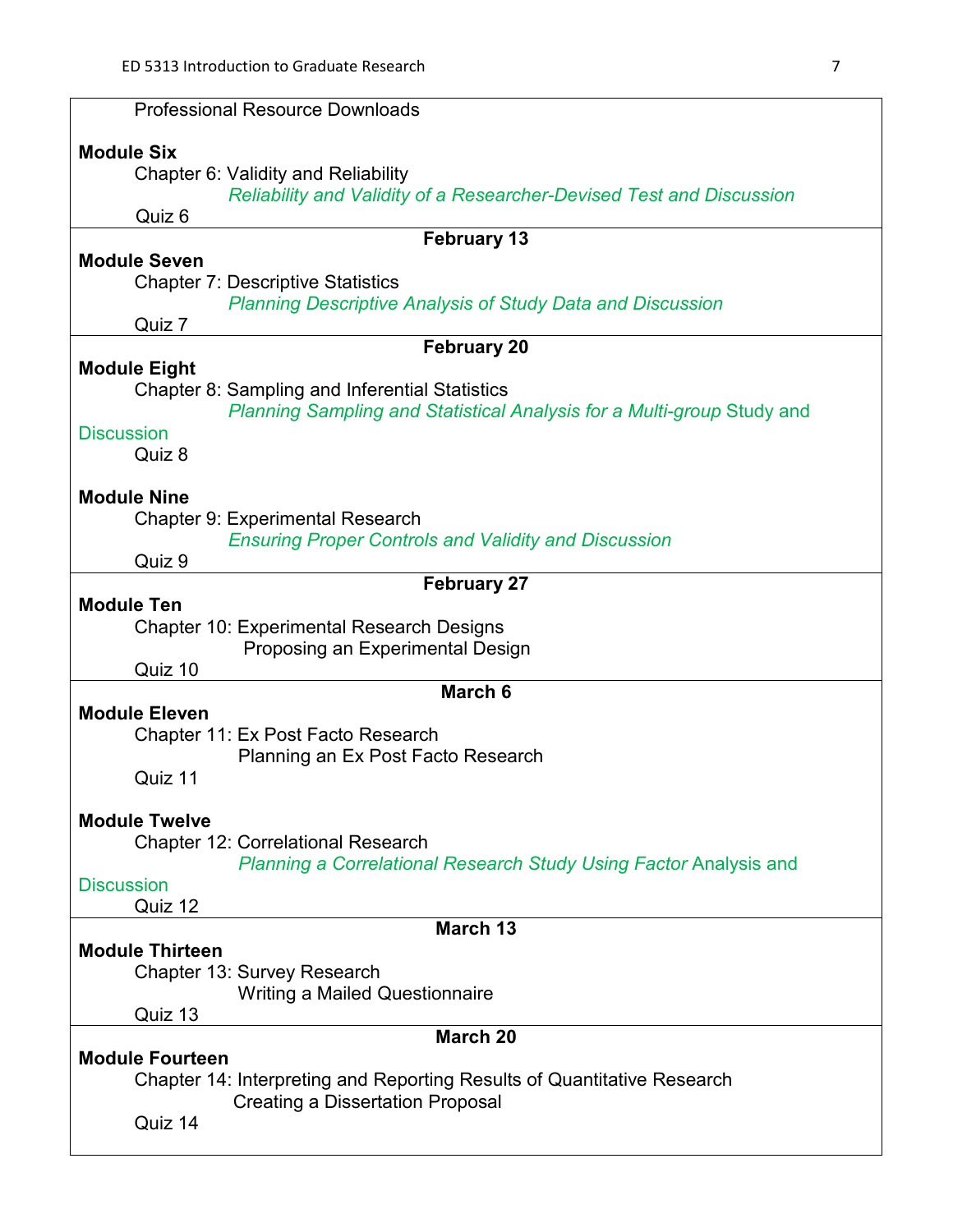| <b>Module Fifteen</b>                                                                 |  |  |  |  |
|---------------------------------------------------------------------------------------|--|--|--|--|
| <b>Chapter 15: Defining and Designing Qualitative Research</b>                        |  |  |  |  |
| Developing a Qualitative Focus of Inquiry                                             |  |  |  |  |
| Quiz 15                                                                               |  |  |  |  |
| <b>March 27</b>                                                                       |  |  |  |  |
| <b>Module Sixteen</b>                                                                 |  |  |  |  |
| Chapter 16: Types of Qualitative Research                                             |  |  |  |  |
| Creating a Proposal for a Grounded Theory Study                                       |  |  |  |  |
| Quiz 16                                                                               |  |  |  |  |
| Mach 31                                                                               |  |  |  |  |
| Last Day to Drop                                                                      |  |  |  |  |
| April 3                                                                               |  |  |  |  |
| <b>Module Seventeen</b>                                                               |  |  |  |  |
| <b>Chapter 17: Data-Collection Tools in Qualitative Research</b>                      |  |  |  |  |
| Interviewing Teachers about Their Experiences                                         |  |  |  |  |
| Quiz 17                                                                               |  |  |  |  |
|                                                                                       |  |  |  |  |
| <b>Module Eighteen</b>                                                                |  |  |  |  |
| Chapter 18: Rigors and Ethics in Qualitative Research                                 |  |  |  |  |
| Ensuring Credibility and Transferability in a Qualitative Study                       |  |  |  |  |
| Quiz 18                                                                               |  |  |  |  |
| April 10                                                                              |  |  |  |  |
| <b>Module Nineteen</b>                                                                |  |  |  |  |
| <b>Chapter 19: Analyzing and Reporting Qualitative Research</b>                       |  |  |  |  |
| <b>Coding and Analyzing Focus Group and Discussion</b>                                |  |  |  |  |
| Quiz 19                                                                               |  |  |  |  |
| April 24                                                                              |  |  |  |  |
| <b>Module Twenty</b>                                                                  |  |  |  |  |
| Chapter 20: Action Research                                                           |  |  |  |  |
| Creating a Proposal for an Action Research Study                                      |  |  |  |  |
| Quiz 20                                                                               |  |  |  |  |
|                                                                                       |  |  |  |  |
| <b>Module Twenty-one</b>                                                              |  |  |  |  |
| <b>Chapter 21: Mixed Methods Research</b>                                             |  |  |  |  |
| Designing a Mixed-Methods Study                                                       |  |  |  |  |
| Quiz 21                                                                               |  |  |  |  |
|                                                                                       |  |  |  |  |
| May 4<br><b>Semester Ends</b>                                                         |  |  |  |  |
| After reading the syllabus completely, email Professor Hayes before January 13 for an |  |  |  |  |
| opportunity to turn in one late assignment.                                           |  |  |  |  |
|                                                                                       |  |  |  |  |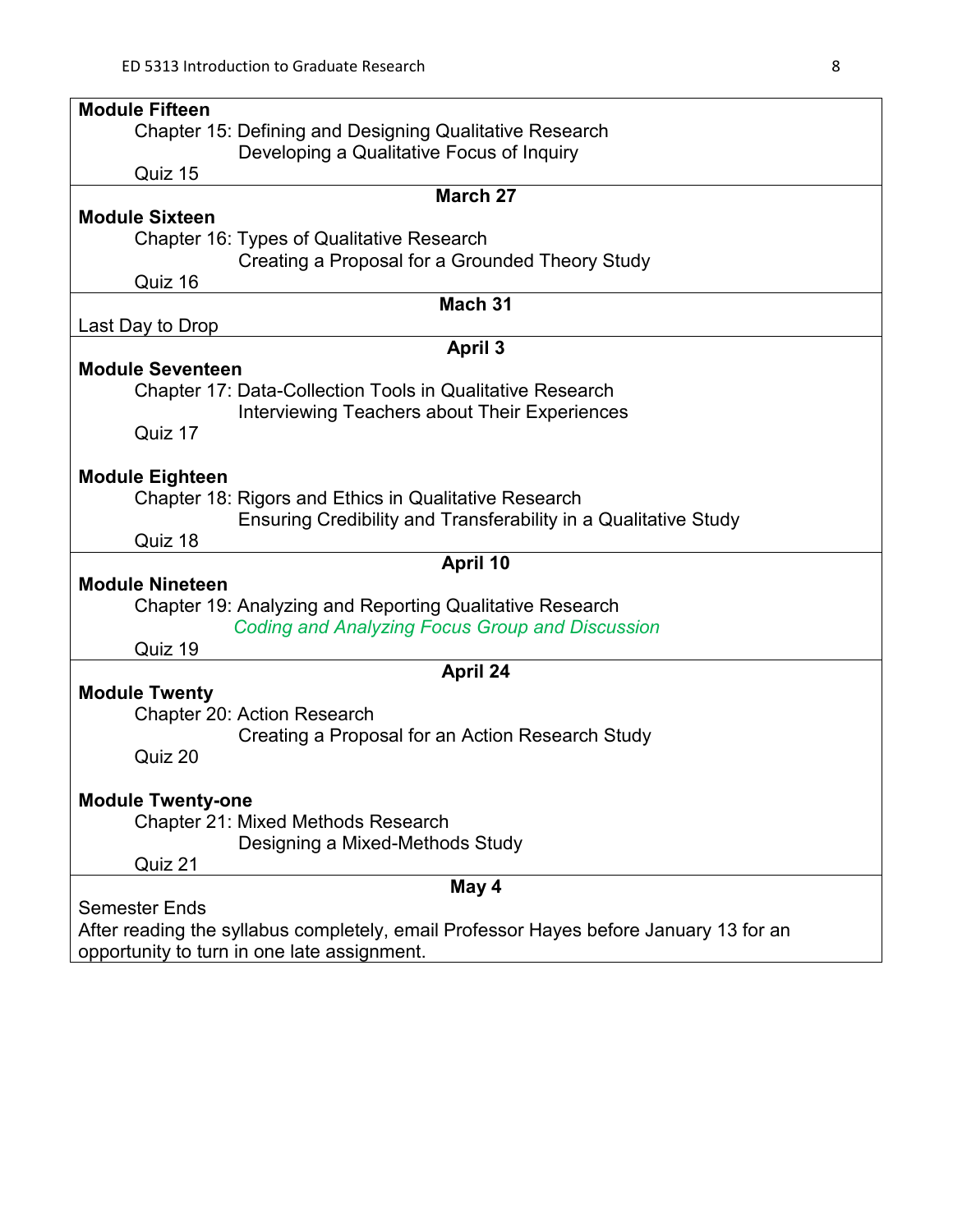# **WRITING RUBRIC FOR ALL WRITTEN ASSIGNMENTS AND DISCUSSIONS:**

| Sub-skill                                       | <b>Beginning</b>                                                                                                                                                    | <b>Basic</b>                                                                                                                                                                             | <b>Proficient</b>                                                                                                                                                                        | <b>Advanced</b>                                                                                                                                                                                                | <b>Exceptional</b>                                                                                                                                                                                               | <b>Score</b> |
|-------------------------------------------------|---------------------------------------------------------------------------------------------------------------------------------------------------------------------|------------------------------------------------------------------------------------------------------------------------------------------------------------------------------------------|------------------------------------------------------------------------------------------------------------------------------------------------------------------------------------------|----------------------------------------------------------------------------------------------------------------------------------------------------------------------------------------------------------------|------------------------------------------------------------------------------------------------------------------------------------------------------------------------------------------------------------------|--------------|
|                                                 | 1                                                                                                                                                                   | $\overline{2}$                                                                                                                                                                           | 3                                                                                                                                                                                        | 4                                                                                                                                                                                                              | 5                                                                                                                                                                                                                |              |
| Integration<br>οf<br>Knowledge                  | The paper<br>did not<br>incorporate<br>knowledge<br>from the<br>literature or<br>class in                                                                           | The paper<br>somewhat<br>incorporated<br>knowledge<br>from the<br>literature in<br>relevant and                                                                                          | The paper<br>incorporated<br>knowledge<br>from the<br>literature in<br>relevant and<br>meaningful                                                                                        | The paper<br>effectively<br>incorporated<br>knowledge<br>from the<br>literature in<br>relevant and                                                                                                             | The paper<br>very<br>effectively<br>incorporated<br>knowledge<br>from the<br>literature in                                                                                                                       |              |
|                                                 | relevant and<br>meaningful<br>ways                                                                                                                                  | meaningful<br>ways                                                                                                                                                                       | ways                                                                                                                                                                                     | meaningful<br>ways                                                                                                                                                                                             | relevant and<br>meaningful<br>ways                                                                                                                                                                               |              |
| Organizatio<br>n and<br><b>Presentatio</b><br>n | The paper<br>lacked topic<br>sentences,<br>transitions<br>from one<br>topic to<br>another,<br>relevant<br>connections<br>among<br>topics, and<br>a seamless<br>flow | The paper<br>occasionally<br>included<br>topic<br>sentences,<br>transitions<br>from one<br>topic to<br>another,<br>relevant<br>connections<br>among<br>topics, and a<br>seamless<br>flow | The paper<br>consistently<br>included<br>topic<br>sentences,<br>transitions<br>from one<br>topic to<br>another,<br>relevant<br>connections<br>among<br>topics, and<br>a seamless<br>flow | The paper<br>consistently<br>and<br>effectively<br>employed<br>topic<br>sentences,<br>transitions<br>from one<br>topic to<br>another,<br>relevant<br>connections<br>among<br>topics, and a<br>seamless<br>flow | The paper<br>uniformly<br>and very<br>effectively<br>employed<br>topic<br>sentences,<br>transitions<br>from one<br>topic to<br>another,<br>relevant<br>connections<br>among<br>topics, and a<br>seamless<br>flow |              |
| <b>Focus</b>                                    | The paper's<br>topic lacked<br>focus and a                                                                                                                          | The paper's<br>topic had<br>occasional<br>focus,                                                                                                                                         | The paper's<br>topic had<br>focus and<br>clarity of                                                                                                                                      | The paper's<br>topic had<br>effective<br>focus and                                                                                                                                                             | The paper's<br>topic had<br>very effective<br>focus and                                                                                                                                                          |              |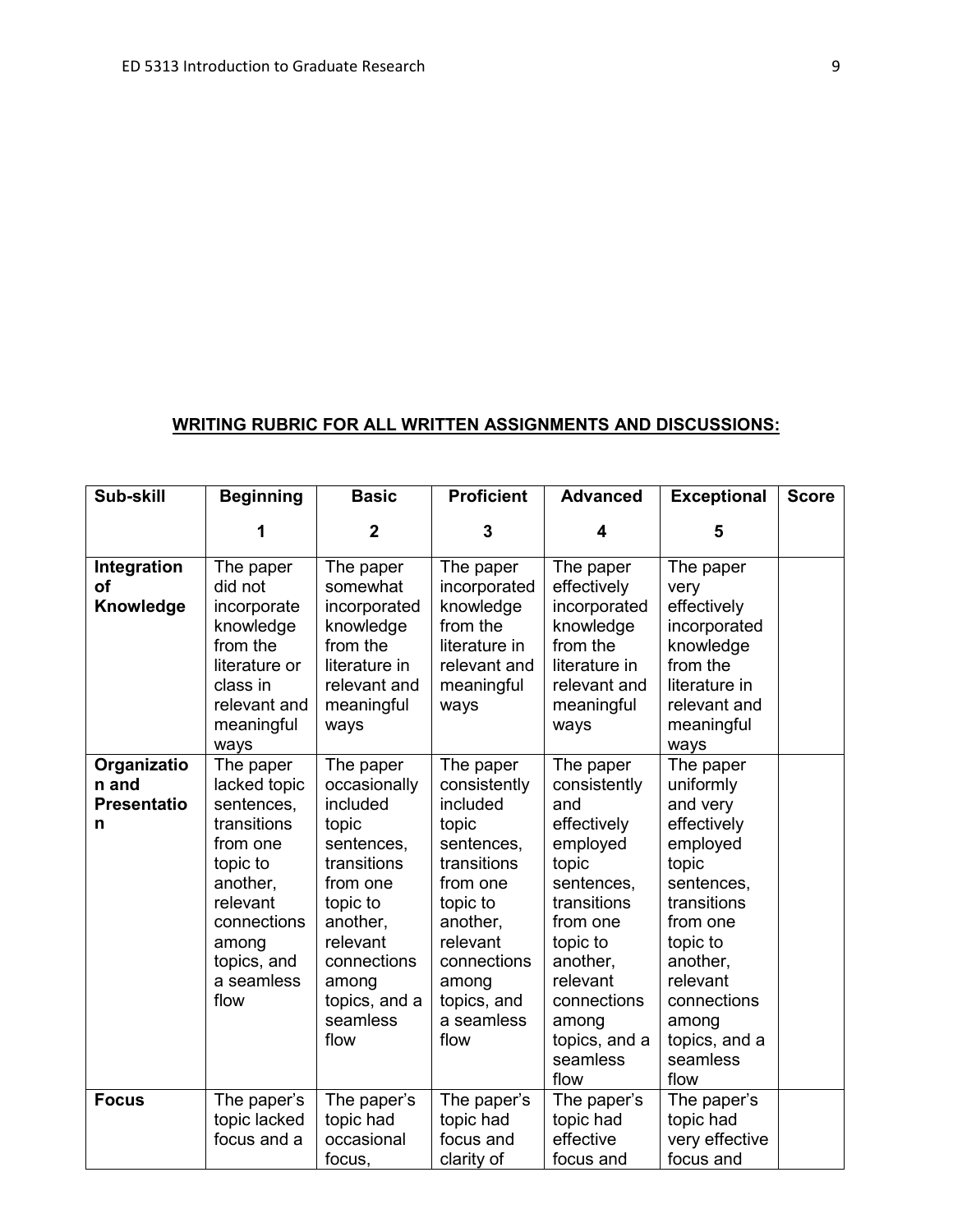| Sub-skill                        | <b>Beginning</b>                                                                                                                                                                                                            | <b>Basic</b>                                                                                                                                                                                                                    | <b>Proficient</b>                                                                                                                                                                                | <b>Advanced</b>                                                                                                                                                                                                 | <b>Exceptional</b>                                                                                                                                                                                               | <b>Score</b> |
|----------------------------------|-----------------------------------------------------------------------------------------------------------------------------------------------------------------------------------------------------------------------------|---------------------------------------------------------------------------------------------------------------------------------------------------------------------------------------------------------------------------------|--------------------------------------------------------------------------------------------------------------------------------------------------------------------------------------------------|-----------------------------------------------------------------------------------------------------------------------------------------------------------------------------------------------------------------|------------------------------------------------------------------------------------------------------------------------------------------------------------------------------------------------------------------|--------------|
|                                  | 1                                                                                                                                                                                                                           | $\mathbf 2$                                                                                                                                                                                                                     | 3                                                                                                                                                                                                | 4                                                                                                                                                                                                               | 5                                                                                                                                                                                                                |              |
|                                  | clear<br>direction                                                                                                                                                                                                          | direction,<br>and purpose                                                                                                                                                                                                       | direction<br>and purpose                                                                                                                                                                         | clarity of<br>direction and<br>purpose                                                                                                                                                                          | clarity of<br>direction and<br>purpose                                                                                                                                                                           |              |
| Level of<br>Coverage             | The paper<br>lacked<br>depth,<br>elaboration,<br>and relevant<br>material                                                                                                                                                   | The paper<br>occasionally<br>included<br>depth,<br>elaboration,<br>and relevant<br>material                                                                                                                                     | The paper<br>included<br>depth,<br>elaboration,<br>and relevant<br>material                                                                                                                      | The paper<br>effectively<br>included<br>depth,<br>elaboration,<br>and relevant<br>material                                                                                                                      | The paper<br>very<br>effectively<br>included<br>depth,<br>elaboration,<br>and relevant<br>material                                                                                                               |              |
| Grammar/<br><b>Spelling</b>      | The paper<br>contained<br>numerous<br>errors of<br>grammar<br>and spelling                                                                                                                                                  | The paper<br>contained<br>some errors<br>of grammar<br>and spelling                                                                                                                                                             | The paper<br>contained<br>very few<br>errors of<br>grammar<br>and spelling                                                                                                                       | The paper<br>contained<br>only one or<br>two errors of<br>grammar<br>and spelling                                                                                                                               | The paper<br>contained no<br>errors of<br>grammar<br>and spelling                                                                                                                                                |              |
| <b>References</b><br>and Sources | The paper<br>did not<br>include<br>content<br>from peer<br>reviewed<br>journal<br>articles<br>and/or<br>scholarly<br>books/book<br>chapters<br>and instead<br>cited web<br>site material<br>of<br>questionabl<br>e veracity | The paper<br>included<br>content from<br>a few peer<br>reviewed<br>journal<br>articles and<br>scholarly<br>books/book<br>chapters<br>and instead<br>included<br>material<br>from web<br>sites of<br>questionable<br>credibility | The paper<br>included<br>content from<br>peer<br>reviewed<br>journal<br>articles and<br>scholarly<br>books/book<br>chapters<br>and only<br>included<br>material<br>from<br>credible<br>web sites | The paper<br>effectively<br>included<br>content from<br>peer<br>reviewed<br>journal<br>articles and<br>scholarly<br>books/book<br>chapters<br>and only<br>included<br>material<br>from<br>credible web<br>sites | The paper<br>very<br>effectively<br>included<br>content from<br>peer<br>reviewed<br>journal<br>articles or<br>scholarly<br>books/book<br>chapters and<br>only included<br>material from<br>credible web<br>sites |              |
| <b>APA Style</b>                 | The paper<br>did not use<br>APA style                                                                                                                                                                                       | The paper<br>was partly<br>based on<br>APA style                                                                                                                                                                                | The paper<br>was mostly<br>based on<br>APA style                                                                                                                                                 | The paper<br>was based<br>on APA style<br>with only a<br>few<br>exceptions                                                                                                                                      | The paper<br>was<br>completely<br>and<br>accurately<br>based on<br>APA style                                                                                                                                     |              |
| <b>Total Score</b>               |                                                                                                                                                                                                                             |                                                                                                                                                                                                                                 |                                                                                                                                                                                                  |                                                                                                                                                                                                                 |                                                                                                                                                                                                                  |              |
| <b>Mean Score</b>                |                                                                                                                                                                                                                             |                                                                                                                                                                                                                                 |                                                                                                                                                                                                  |                                                                                                                                                                                                                 |                                                                                                                                                                                                                  |              |

 $\mathcal{L}_\text{max}$  , and the contribution of the contribution of the contribution of the contribution of the contribution of the contribution of the contribution of the contribution of the contribution of the contribution of t

Comments:\_\_\_\_\_\_\_\_\_\_\_\_\_\_\_\_\_\_\_\_\_\_\_\_\_\_\_\_\_\_\_\_\_\_\_\_\_\_\_\_\_\_\_\_\_\_\_\_\_\_\_\_\_\_\_\_\_\_\_\_\_\_\_\_\_\_\_